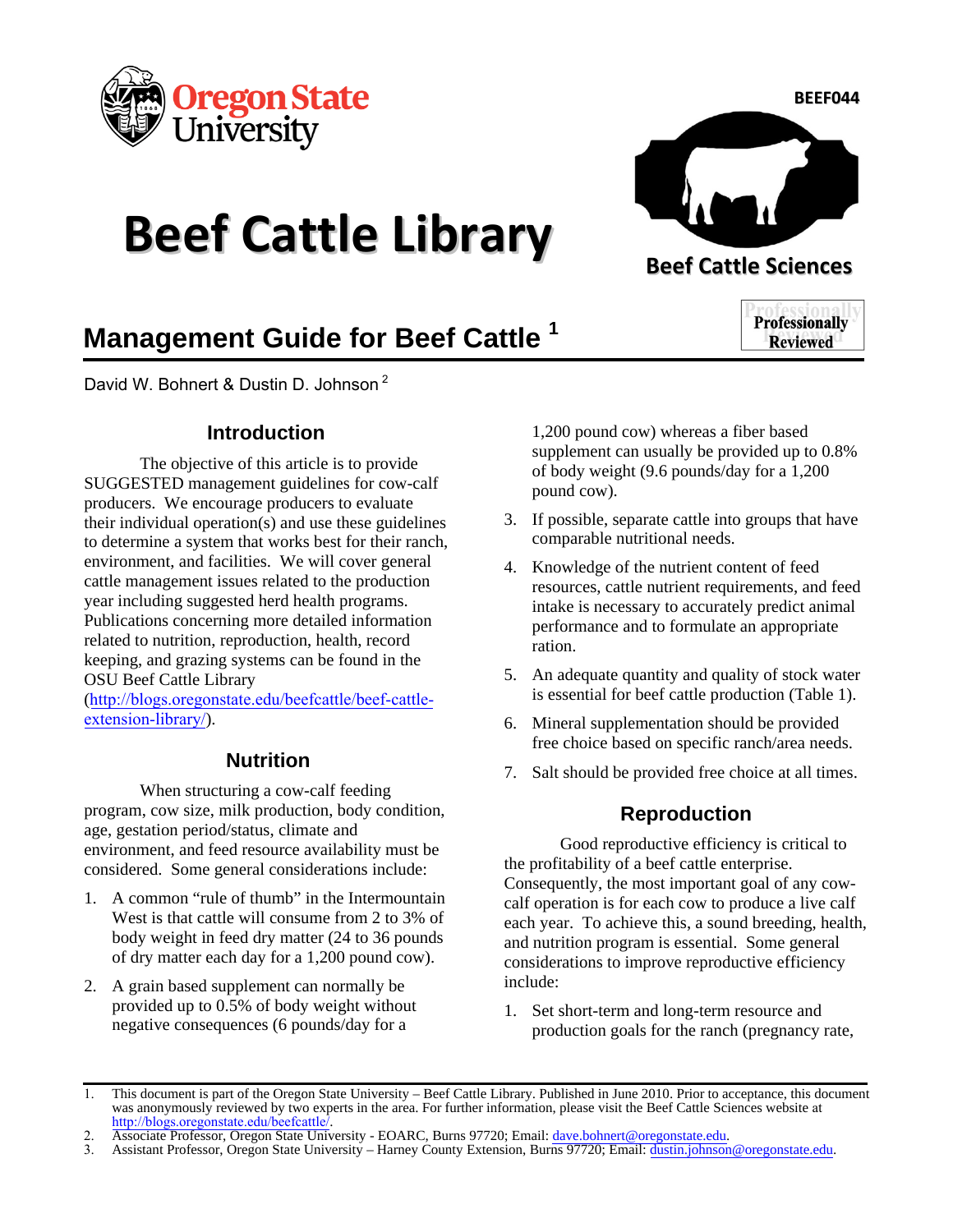weaning percentage, pounds weaned per cow exposed, net return per cow, etc.); monitor and periodically evaluate progress in achieving those goals.

- 2. Cows should be in good body condition score (BCS; 5 to 6) at calving and breeding.
- 3. Make sure all bulls are given a Breeding Soundness Exam (BSE) and non-virgin bulls tested for Trichomoniasis prior to the breeding season.
- 4. Maintain the shortest breeding season possible that fits your land and financial resources. A breeding season of 45 to 60 days is needed to maintain a yearly calving interval.
- 5. The number of bulls necessary for an operation will depend on bull age, pasture topography, use of artificial insemination (AI), and length of breeding season. A common rule of thumb to consider is 10 to 20 cows per yearling bull and 20 to 30 cows per mature bull.
- 6. Consider breeding heifers 15 to 30 days prior to the mature cows to allow them more time to begin cycling before the breeding season.
- 7. When choosing your bull battery, semen for use with an AI program, and replacement females, select animals that provide the genetic improvement needed for the ranch to meet its long term management objectives.
- 8. Cull cows and heifers based on pregnancy status (those not pregnant), structural and udder soundness, poor disposition, and poor performance.

## **Health**

The success of a herd's health management program is dependent on prevention, detection, control, and treatment. A sustained program of proper nutrition, parasite control, and careful observation for prompt, accurate diagnosis is essential to maintaining a healthy herd. In addition, a working relationship with a veterinarian should be established to recommend a vaccination program tailored to the herd's specific needs and assist in the diagnosis and control of potential herd health issues. General considerations include:

- 1. Maintain a good nutritional management plan.
- 2. Keep the calving area as clean as possible.
- 3. Move cow/calf pairs away from the calving area as soon as possible.
- 4. Core vaccines should be given every year to all animals:
	- a. IBR, BVD, BRSV, PI<sub>3</sub>
	- b. Clostridials
	- c. Brucella (given only once in a lifetime to eligible heifers)
- 5. Optional vaccines can be incorporated into programs depending on need:
	- a. Scours via the dam
	- b. Pasteurellas if backgrounding/retaining ownership
	- c. Trichomonas bull testing is better
	- d. Vibro Infertility problem; vaccinate pre-breeding
	- e. Lepto Third trimester abortion problem; vaccinate mid-pregnancy or at pregnancy check
	- f. Foot rot mineral program can also be used to address problem
	- g. Pink eye fly control is also important
	- h. Warts rarely needed because the infection is self-limiting and sporadic
- 6. Maintain a vaccination program appropriate for your individual operation. See Table 2 for a model Spring Calving Cow-Calf Herd Health Program. *It should be noted that vaccination does not mean immunization!* Nutritional, physical, environmental, and mental stress can have an adverse effect on an animal's ability to respond immunologically to a vaccine.

## **Record Keeping**

To effectively manage your beef cattle enterprise record keeping is essential. However, the number and type of records collected will depend on the individual operation's management objectives. Individual cow records are often a corner stone of most record keeping programs. This is because a producer can more easily and accurately measure genetic improvement through objective assessment of heritable and repeatable traits. A checklist of potential records to collect includes: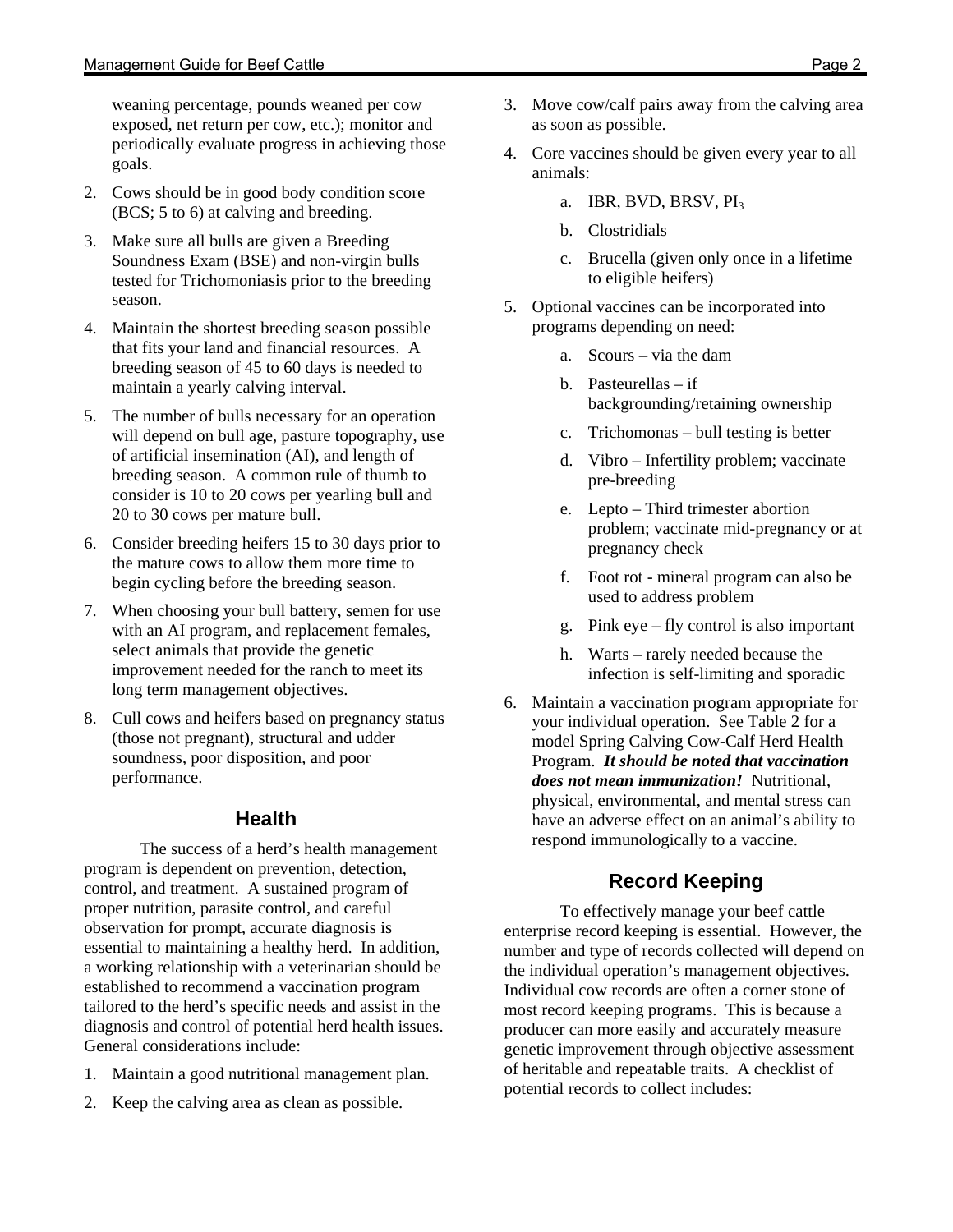#### *Cow Information:*

- 1. Tag number or other identification
- 2. Year/date of birth
- 3. Sire/dam record and or breed
- 4. Frame size
- 5. Horned/polled
- 6. Color (if applicable)

#### *Cow Performance (annually):*

- 1. Sire mated
- 2. Pregnancy test result
- 3. Health records
- 4. Calving date/interval
- 5. Calf identification
- 6. Sex of calf
- 7. Birth weight of calf
- 8. Weaning weight of calf
- 9. Yearling weight of calf
- 10. Calf feedlot performance and carcass data
- 11. Calculation of performance indices/rankings (examples include indexes for progeny birth weight, weaning weight, yearling weight, etc.; Most Probable Producing Ability, MPPA)

These are just some examples of data that can be collected. Most beef producers already keep some form of cattle records, usually in a pocket calendar, calving book, NCBA Red Book, or journal. A critical question that producers should ask themselves is "How am I going to use the data collected?". If data are not used to better manage the herd why collect it? To be useful, data collected must be compiled each year and used for evaluating the success of past management practices and determining future herd management decisions.

There are a number of software packages available that can be used to keep individual performance records and help make informed and objective herd management decisions. Some commonly used programs are:

- 1. Angus Beef Record Service (BRS); (816)383- 5100 www.angus.org
- 2. CattleSoft CattleMax Software; (877) 454-2697 www.cattlesoft.com
- 3. CHAPS; (701)227-2348 www.chaps2000.com
- 4. CowCalf5; (402)762-4357 www.cowcalf.com
- 5. Cow Sense; (800)584-0040 www.midwestmicro.com

A comprehensive summary of record keeping software is available from Oklahoma State University at: http://pods.dasnr.okstate.edu/docushare/dsweb/Get/ Document-1926/CR-3279web.pdf.

#### **Grazing System**

Development of a grazing system is a particular way in which plants, soils, and animals are managed. There are some principles that are commonly considered when developing a grazing system (Johnson and Davies, 2009; Mosley, 2009). These include:

- 1) Resource inventory
- 2) Grazing objectives
- 3) Monitoring program
- 4) Timing of grazing (an example is to avoid repeated grazing during critical periods such as initiation of new growth)
- 5) Frequency of grazing
- 6) Severity of grazing
- 7) Season of grazing (an example is to avoid grazing an area at the same time of year, year after year)
- 8) Type of cattle (cow/calf pairs, weaned calves, yearlings, etc.)
- 9) Number of cattle
- 10) Cattle distribution
- 11) Grazing selectivity

These principles need to be addressed by all operations; however, how they are addressed should be unique to each operation and the available resources. A well designed grazing system will need to be evaluated both short-term and long-term to determine how well the plan is meeting the operation's objectives. In addition, a grazing system will need to be flexible in order to adapt and respond to changing plant, animal, and economic conditions. For example, management decisions need to be based on the resource evaluated and the operation's objectives, not a calendar date.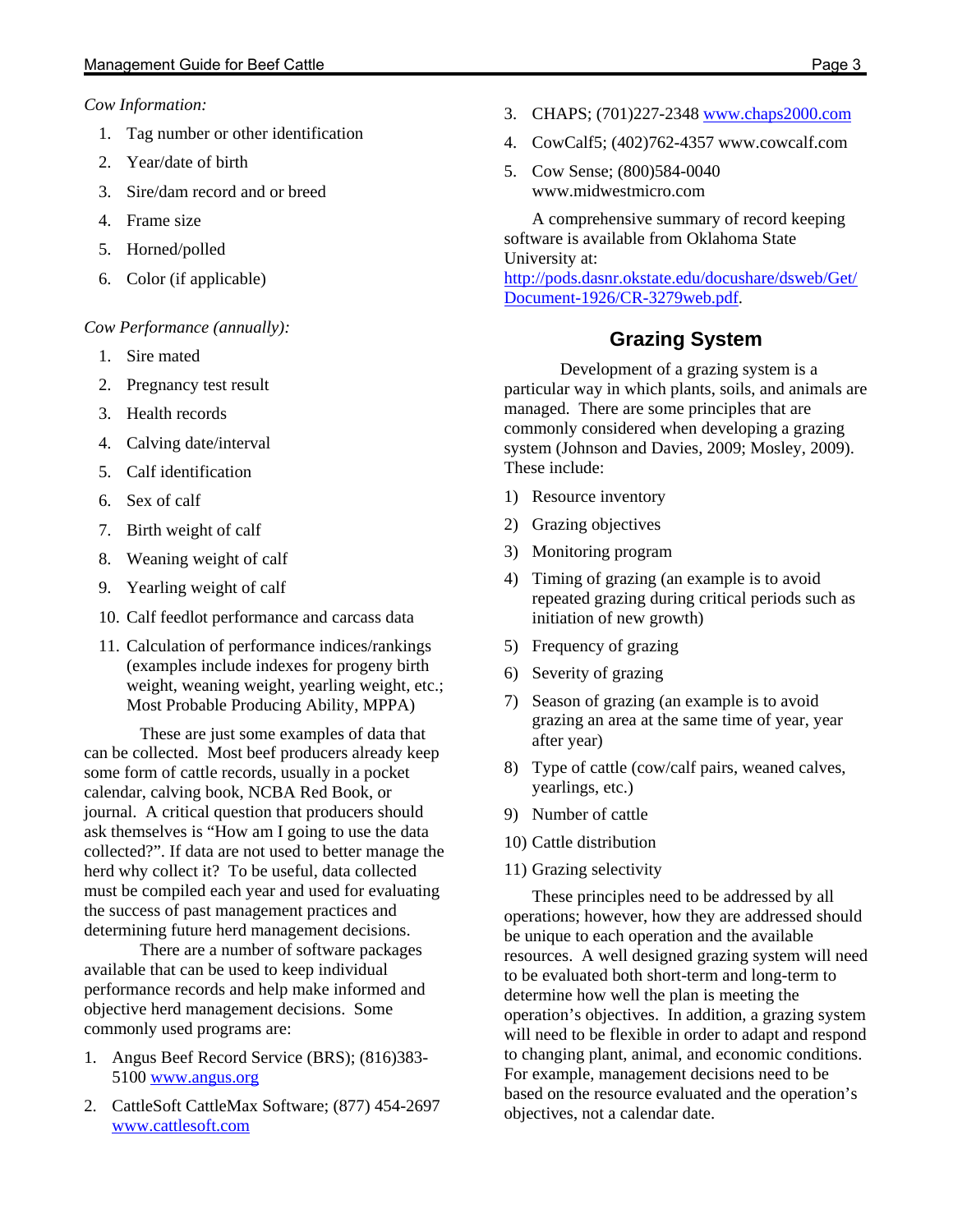|  | Table 1. Approximate Total Daily Water Intake (gallons) of Beef Cattle (adapted from NRC, 2000) <sup>a</sup> |  |  |  |  |  |  |  |  |  |
|--|--------------------------------------------------------------------------------------------------------------|--|--|--|--|--|--|--|--|--|
|--|--------------------------------------------------------------------------------------------------------------|--|--|--|--|--|--|--|--|--|

|            | Temperature, °F                          |                                             |      |      |      |      |  |  |
|------------|------------------------------------------|---------------------------------------------|------|------|------|------|--|--|
| Weight, Ib | 40                                       | 50                                          | 60   | 70   | 80   | 90   |  |  |
|            | <b>Growing Heifers, Steers and Bulls</b> |                                             |      |      |      |      |  |  |
| 400        | 4.0                                      | 4.3                                         | 5.0  | 5.8  | 6.7  | 9.5  |  |  |
| 600        | 5.3                                      | 5.8                                         | 6.6  | 7.8  | 8.9  | 12.7 |  |  |
| 800        | 6.3                                      | 6.8                                         | 7.9  | 9.2  | 10.6 | 15.0 |  |  |
|            |                                          | <b>Finishing Cattle</b>                     |      |      |      |      |  |  |
| 600        | 6.0                                      | 6.5                                         | 7.4  | 8.7  | 10.0 | 14.3 |  |  |
| 800        | 7.3                                      | 7.9                                         | 9.1  | 10.7 | 12.3 | 17.4 |  |  |
| 1,000      | 8.7                                      | 9.4                                         | 10.8 | 12.6 | 14.5 | 20.6 |  |  |
|            |                                          | <b>Wintering Pregnant Cows</b> <sup>b</sup> |      |      |      |      |  |  |
| 900        | 6.7                                      | 7.2                                         | 8.3  | 9.7  |      |      |  |  |
| 1,100      | 6.0                                      | 6.5                                         | 7.4  | 8.7  |      |      |  |  |
|            | <b>Lactating Cows</b>                    |                                             |      |      |      |      |  |  |
| $900+$     | 11.4                                     | 12.6                                        | 14.5 | 16.9 | 17.9 | 16.2 |  |  |
|            | <b>Mature Bulls</b>                      |                                             |      |      |      |      |  |  |
| 1,400      | 8.0                                      | 8.6                                         | 9.9  | 11.7 | 13.4 | 19.0 |  |  |
| $1,600 +$  | 8.7                                      | 9.4                                         | 10.8 | 12.6 | 14.5 | 20.6 |  |  |

<sup>a</sup> Water intake is considered constant up to 40°F.

b Heavier cows are assumed to be higher in body condition and will require less dry matter and, thus, less water intake.

#### **Summary**

This management guide provides cattle producers with some basic information to consider in the annual management of their herd. Table 3 provides examples of management guidelines for a spring and a fall calving herd. Knowledge of cattle nutrient requirements, nutrient content of feedstuffs, and dietary intake is the cornerstone of a herd's management plan. Providing proper nutrition allows cattle to develop and maintain a functional immune system that will respond properly to vaccination programs and other stressors that can have adverse effects on cattle health. Likewise, providing proper nutrition, along with good reproductive management practices, will yield improved reproductive efficiency which translates to more total pounds of calves to sell. More specific information concerning nutrition, health, reproduction, record keeping, and grazing systems can be found in the OSU Beef Cattle Library (http://beefcattle.ans.oregonstate.edu/ html/publications/Library.htm).

 Setting resource and production goals, collecting accurate records, and periodic evaluation of those records for determining progress in meeting set goals are critical steps in improving the

performance, efficiency, and genetics of a cattle operation and its resources. Record keeping can be as simple as keeping note cards for individual or specific groups of cattle and recording the timing and utilization levels of pastures related to grazing or it can be a very detailed and comprehensive collection of information maintained in a database stored in a computer program specifically designed for cattle and grazing management records. The main point to remember is that data should be collected to determine herd and resource trends and issues that can be used to prepare future management plans that meet an individual operation's long-term objectives.

#### **References**

England et al., 2009. CL430. Cow-Calf Management Guide and Producer's Library.

NRC, 2000. Nutrient requirements of Beef Cattle. Page 81.

Johnson and Davies. 2009. CL518. Cow-Calf Management Guide and Producer's Library.

Mosley. 2009. CL502. Cow-Calf Management Guide and Producer's Library.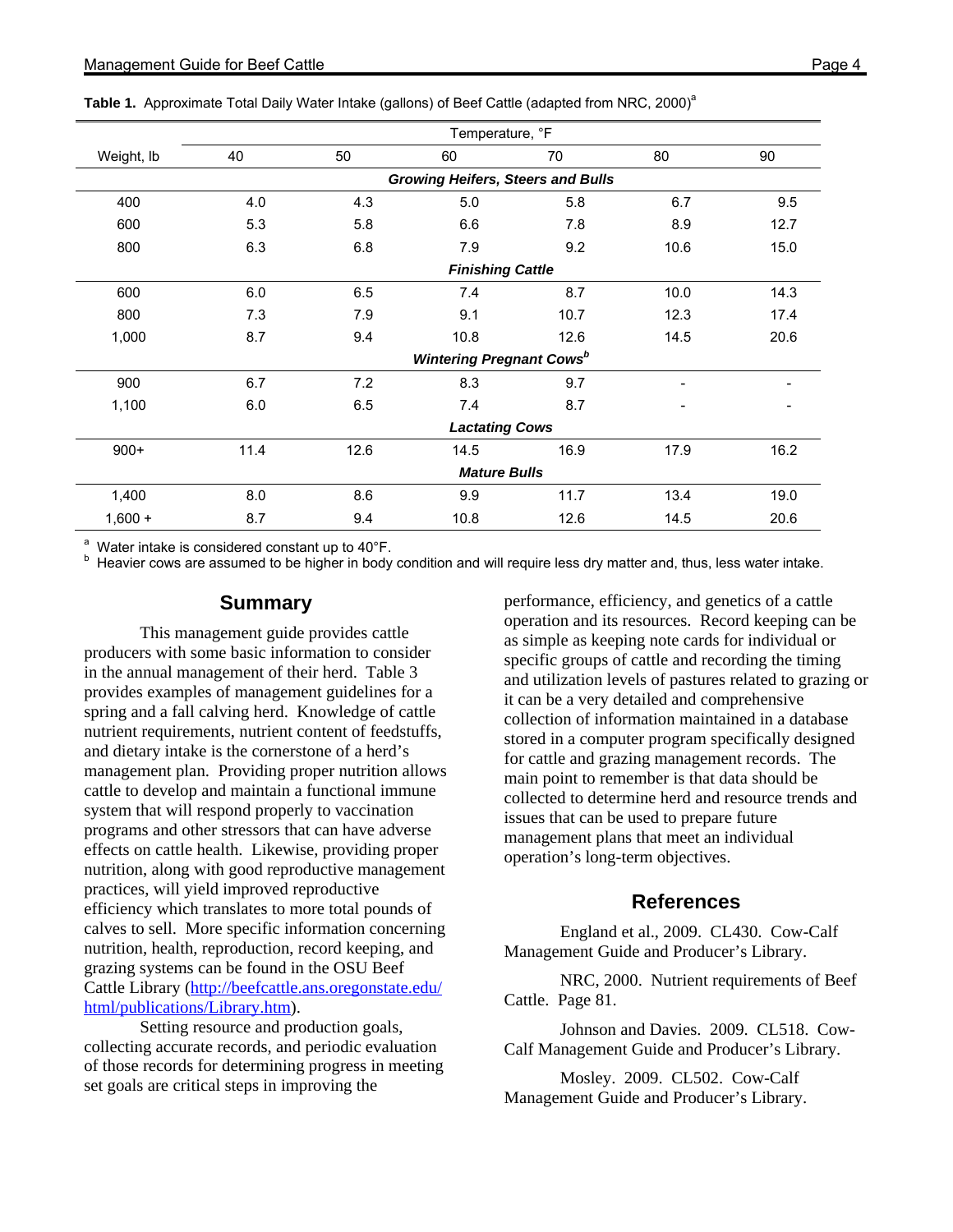| Group; timing                | Agent/Disease/Activity                                   | Vaccine <sub>T</sub>   | Route           | Notes                             |  |  |  |  |
|------------------------------|----------------------------------------------------------|------------------------|-----------------|-----------------------------------|--|--|--|--|
| <b>Calves</b>                |                                                          |                        |                 |                                   |  |  |  |  |
| Branding; +/- 60 days of age | 5-way viral                                              | <b>MLV</b>             | SQ              | MLV will immunize 40-60% of       |  |  |  |  |
|                              | Clostridial, 8-way                                       | <b>Bacterin</b>        | SQ              | calves at this age                |  |  |  |  |
| Weaning                      | 5-way viral                                              | <b>MLV</b>             | SQ              | Immunize those missed at          |  |  |  |  |
|                              | Clostridial, 8-way                                       | <b>Bacterin</b>        | SQ              | branding; booster the rest        |  |  |  |  |
|                              | Pasturella                                               | <b>Bacterin</b>        | $\overline{SQ}$ | If backgrounding/retaining        |  |  |  |  |
|                              |                                                          |                        |                 | ownership                         |  |  |  |  |
|                              | <b>Brucellosis (Bangs)</b>                               | <b>Bacterin</b>        | SQ              | If required                       |  |  |  |  |
| <b>Replacement Heifers</b>   |                                                          |                        |                 |                                   |  |  |  |  |
| March                        | 5-way viral                                              | <b>MLV</b>             | SQ              | <b>Booster</b>                    |  |  |  |  |
|                              | Clostridial, 8-way                                       | <b>Bacterin</b>        | SQ              | <b>Booster</b>                    |  |  |  |  |
|                              | Vibrio & Lepto                                           | <b>Bacterin</b>        | SQ              | Optional                          |  |  |  |  |
| May                          | Turn in Bulls/Al                                         |                        |                 |                                   |  |  |  |  |
| October                      | <b>Body Condition Score</b>                              |                        |                 |                                   |  |  |  |  |
|                              | Vibrio & Lepto                                           | <b>Bacterin</b>        | SQ              | Optional                          |  |  |  |  |
|                              | Rota/coronavirus/Ecoli                                   | KV,                    | ΙM              | Optional                          |  |  |  |  |
|                              |                                                          | Bactern                |                 |                                   |  |  |  |  |
|                              | 5-way viral                                              | <b>MLV</b>             | SQ              | <b>Booster</b>                    |  |  |  |  |
|                              | Clostridial, 8-way                                       | Bacterin               | SQ              | <b>Booster</b>                    |  |  |  |  |
|                              | Pregnancy Check                                          |                        |                 |                                   |  |  |  |  |
| November                     | <b>Body Condition Score</b>                              |                        |                 |                                   |  |  |  |  |
|                              | <b>Evaluate Nutrition Plan</b><br>Rota/coronavirus/Ecoli | KV,                    | IM              |                                   |  |  |  |  |
|                              |                                                          | Bactern                |                 | Optional                          |  |  |  |  |
| December                     | <b>Body Condition Score</b>                              |                        |                 |                                   |  |  |  |  |
|                              | Rota/coronavirus/Ecoli                                   | KV,                    | IM              | Optional                          |  |  |  |  |
|                              |                                                          | <b>Bactern</b>         |                 |                                   |  |  |  |  |
| February; Calving Begins     | Dip Navels                                               |                        |                 |                                   |  |  |  |  |
|                              | Colostrum                                                |                        |                 | Provide within 2-4 hours of birth |  |  |  |  |
|                              | BO-SE                                                    |                        | SQ              |                                   |  |  |  |  |
|                              | <b>Cows</b>                                              |                        |                 |                                   |  |  |  |  |
| March-April                  | Clostridial, 8-way                                       | Bacterin               | SQ              |                                   |  |  |  |  |
|                              | 5-way viral                                              | <b>MLV</b>             | SQ              |                                   |  |  |  |  |
|                              | Vibrio & Lepto                                           | <b>Bacterin</b>        | SQ              | Optional                          |  |  |  |  |
|                              | Scours vaccine                                           | KV,                    | SQ              | Optional                          |  |  |  |  |
|                              |                                                          | <b>Bacterin</b>        |                 |                                   |  |  |  |  |
|                              | Parasiticide                                             | Pour-on                |                 | Control of lice & internal        |  |  |  |  |
|                              |                                                          |                        |                 | parasites                         |  |  |  |  |
| March; Calving               | Dip Navels                                               |                        |                 |                                   |  |  |  |  |
|                              | Colostrum                                                |                        |                 | Provide within 2-4 hours of birth |  |  |  |  |
|                              | BO-SE                                                    |                        | SQ              |                                   |  |  |  |  |
| June                         | Turn in Bulls/Al                                         |                        |                 |                                   |  |  |  |  |
| September-October            | Pregnancy check                                          |                        |                 |                                   |  |  |  |  |
|                              | Scours vaccine                                           | KV,<br><b>Bacterin</b> | SQ              | Optional                          |  |  |  |  |
|                              | Clostridial, 8-way                                       | <b>Bacterin</b>        | SQ              |                                   |  |  |  |  |
|                              | 5-way viral                                              | <b>MLV</b>             | SQ              |                                   |  |  |  |  |
|                              | Vibrio & Lepto                                           | <b>Bacterin</b>        | SQ              | Optional                          |  |  |  |  |
|                              |                                                          |                        |                 |                                   |  |  |  |  |

\* 5-way viral = IBR, BVD 1&2, BRSV, PI3; MLV=modified live vaccine; KV=killed vaccine; "Italics and boxed" indicates Core vaccines